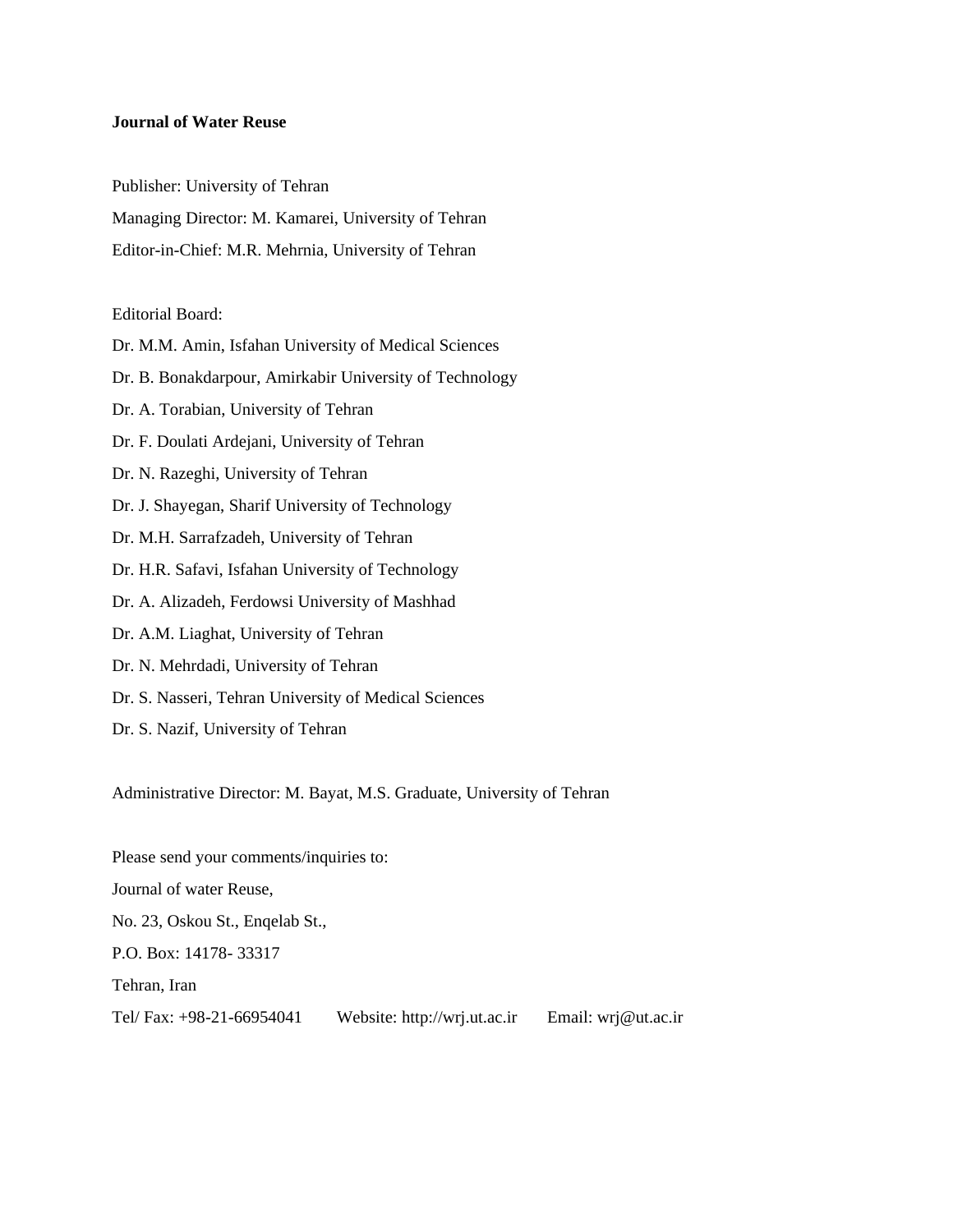#### **Journal of Water Reuse, Vol. 2, No. 2, Summer 2016 Contents**

| Application of Treated Wastewater in Agriculture and Importance of Proper Management        |
|---------------------------------------------------------------------------------------------|
|                                                                                             |
| Jalal Shayegan And Hossein Hazrati                                                          |
| Development of a Risk-based Algorithm for Selection of the Best Wastewater Reuse            |
|                                                                                             |
| Hossein Shakeri And Sara Nazif                                                              |
|                                                                                             |
| Shabnam Taghipour And Bita Ayati                                                            |
| Analysis of Social and Cultural Implications of the Wastewaters Recycling Based on Fuzzy    |
|                                                                                             |
| Fattaneh Hajilou, Vahid Ghassemi And Seyyed Ali Hashemianfar                                |
| The Study of Soil Characteristics Irrigated by Unconventional in Surface and Deep Layer  5  |
| Mina Arast, Gholam Reza Zehtabian, Mohammad Jafari And Hasan Khosravi                       |
| Bioenergy Production from Sweet Sorghum Irrigated with Wastewater in Laboratory and         |
|                                                                                             |
| <b>Abas Almodares</b>                                                                       |
| Statistical Modeling and Process Optimization of Industrial Wastewater Treatment of         |
| Masoud Taheriyoun, Alireza Memaripour And Ali Torabian                                      |
|                                                                                             |
| <b>Investigation of Operating Parameters on Wastewater Treatment Using Sequencing Batch</b> |
|                                                                                             |
| Seyed Mohammad Ali Masoudi, Javad Sargolzaei And Abolfazl Darrodi                           |
| Application of Statistical Techniques In Order To Improve Neural Modeling of Industrial     |
|                                                                                             |
| Mir Hasan Seyedseraji, Hamed Hasanlou, Maryam Pazoki And Hossein Nayeb                      |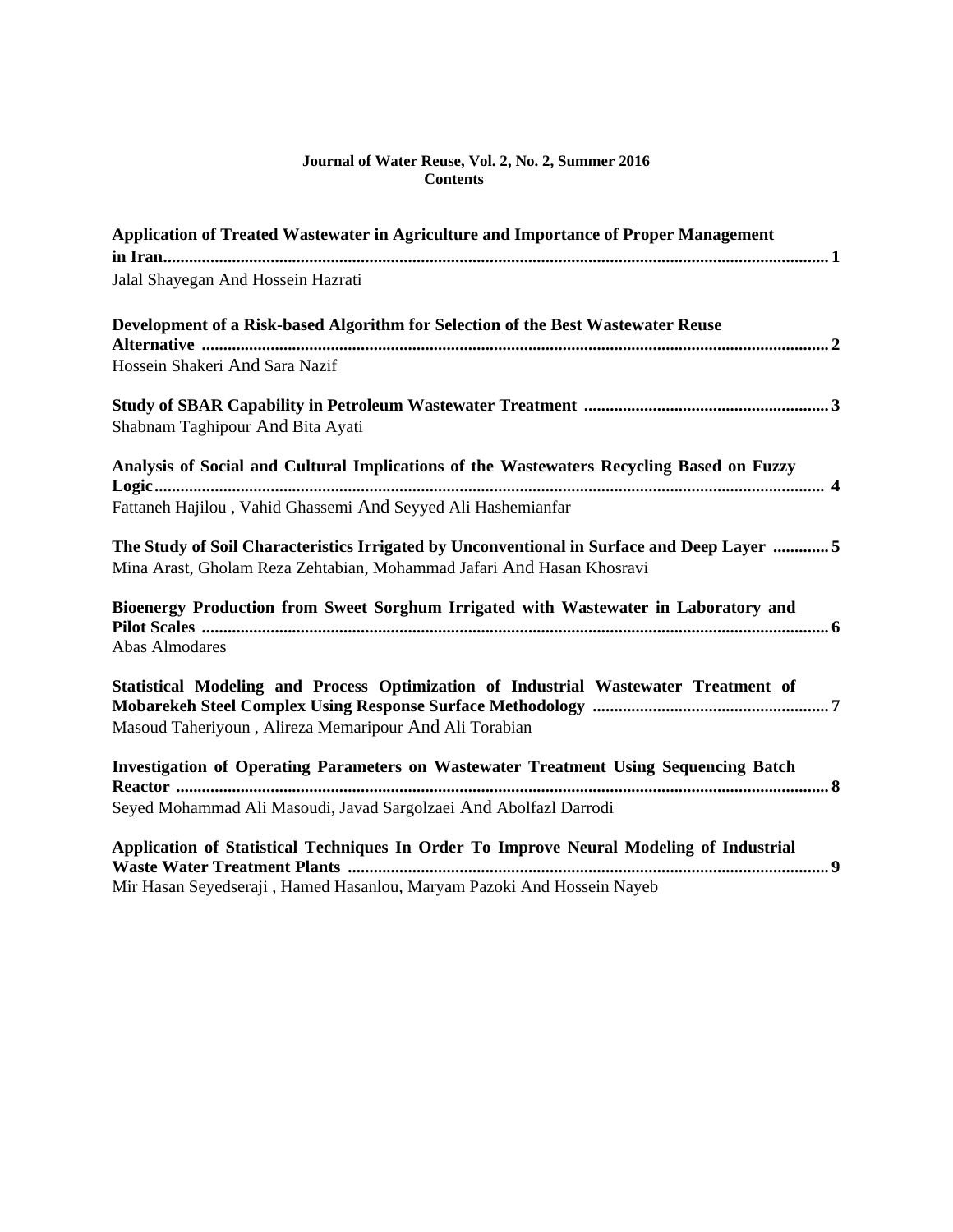# **Application of Treated Wastewater in Agriculture and Importance of Proper Management in Iran**

**Jalal Shayegan\* , Hossein Hazrati**

Department of Petroleum and Chemical Engineering, Sharif University of Technology, P.O. Box: 11365-11155, Tehran, Iran

#### **ABSTRACT**

With the development of the wastewater treatment plants and the increase in volume of treated wastewaters in our country, it is necessary to use treated wastewater wisely. Landscape irrigation and agriculture applications considered as a significant scope for the treated wastewater. In this paper, the advantages and disadvantages of these applications are investigated and the importance of the perfect management in the selection of the product type, soil type and irrigation method is explored precisely. Furthermore, the obtained results from farm irrigation with treatment wastewater in comparison with conventional irrigation are presented. The results demonstrated that during the growing season (months of mild and hot) the combination of soil and plant as a live filter could be effective to remove suspended solids, BOD, nitrogen, phosphorus and potassium that remained in the effluent. In addition, in the cold months, the soil can act as a repository for nutrients saved in the treated wastewater and by starting the hot season, nutrients will be released and thus transferred to plant.

**Keywords**: Wastewater Treatment, Agriculture Water, Proper Management, Soil Type, Irrigation Method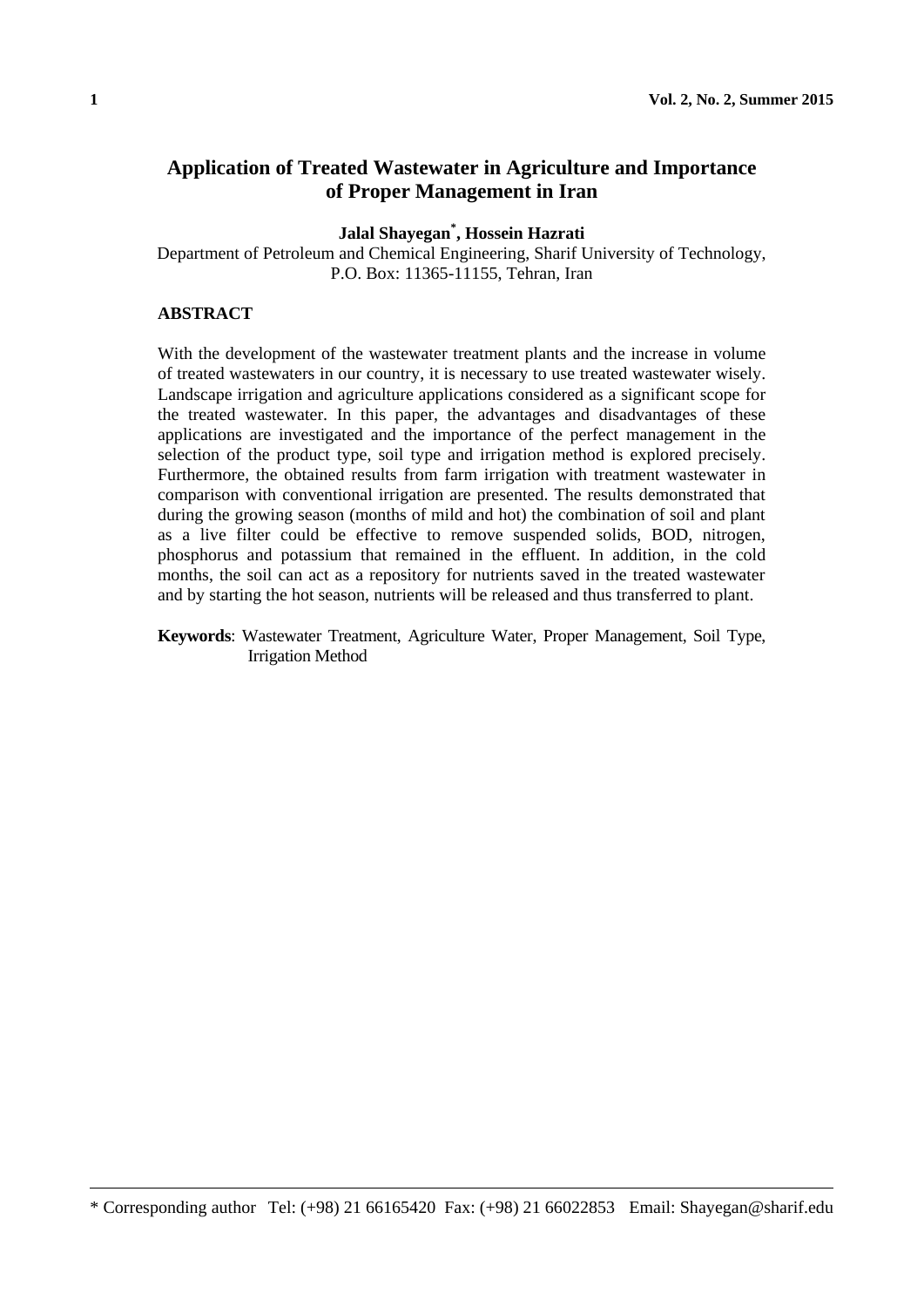# **Development of a Risk-based Algorithm for Selection of the Best Wastewater Reuse Alternative**

**Hossein Shakeri, Sara Nazif**\* School of Civil Engineering, College of Engineering, University of Tehran, P.O. Box 11155-4563, Tehran, Iran

### **ABSTRACT**

 $\overline{\phantom{a}}$ 

Wastewater reuse is an essential issue in water resources management. Wastewater reuse alternatives application results in hazards that should be investigated for alternatives' risk analysis. The purpose of this study is to develop an algorithm for risk analysis of wastewater reuse alternatives. Therefore, by integrating experts' comments, risk evaluation and assessment model is developed, and alternatives are evaluated from three aspects of environment, health-society and economic risks. In this model, risk is a combination of likelihood, severity of hazard and vulnerability of the system. Based on the calculated risks and using fuzzy Vikor, wastewater reuse alternatives are prioritized and the best alternative is selected. In this study, Shahrak-Ekbatan wastewater reuse system is evaluated with three alternatives of "irrigation of green space in treatment plant", "irrigation of green space in Shahrak-Ekbatan" and "discharging excess reused wastewater to Firoozabad stream". Then first alternative is selected as the best alternative. Also, the second alternative is selected, because of its acceptable risk. But third alternative is rejected because of its high risk, and that can be replaced with potential alternatives such as "recreational purposes". Developed approach in this study provides better understanding for users. Results of this approach are very important in risk management.

**Keywords:** Wastewater Reuse, Risk Analysis, Fuzzy Inference, Multi Criteria Decision Making, Urban Wastewater, Fuzzy Vikor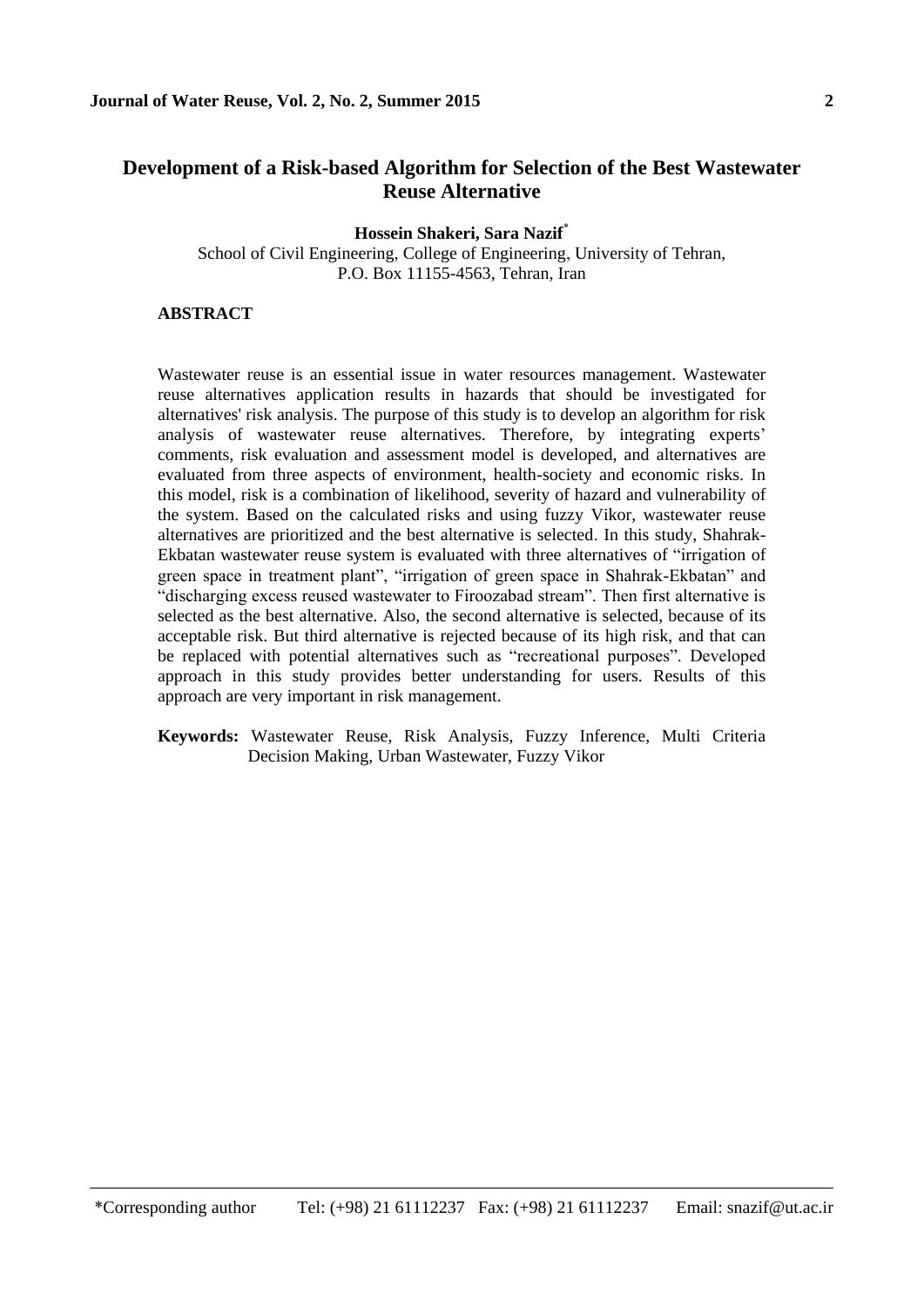## **Study of SBAR Capability in Petroleum Wastewater Treatment**

**Shabnam Taghipour, Bita Ayati**\*

Environmental Engineering Division, Faculty of Civil & Environmental Engineering, Tarbiat Modares University, P.O. Box 14115-397, Tehran, Iran

### **ABSTRACT**

Petroleum water pollution and its hazardous substances are significant threat to the environment and human health. Due to high levels of these compounds, various physical properties and costly physicochemical treatment technologies, economic and environmental methods such as biological treatment are required for treating these compounds. In this way SBAR system with aerobic granules was used in 6-hour cycle. During 120-day, concentration of COD and relative TPH was increased to 500 mg/L and 115 mg/L, respectively. By Formation of granules, removal efficiency increased significantly. So that removal of COD and TPH, was never less than 87.3% and 88%. Granules were brown and their size was in the range of 5-13 mm. Granulation ratio and moisture content of granules was 97.6% and 92%, respectively and their velocity was in the range of 3-3.32 cm/s, which was higher than flock's velocity. Results showed that granulation is an efficient and flexible technology for full-scale treatment of pollutants which improves characteristics of the system and decreases the duration of sedimentation in a cycle and consequently reduces treatment time.

**Keywords:** SBAR, Aerobic granules, Petroleum hydrocarbons, Environmental, COD.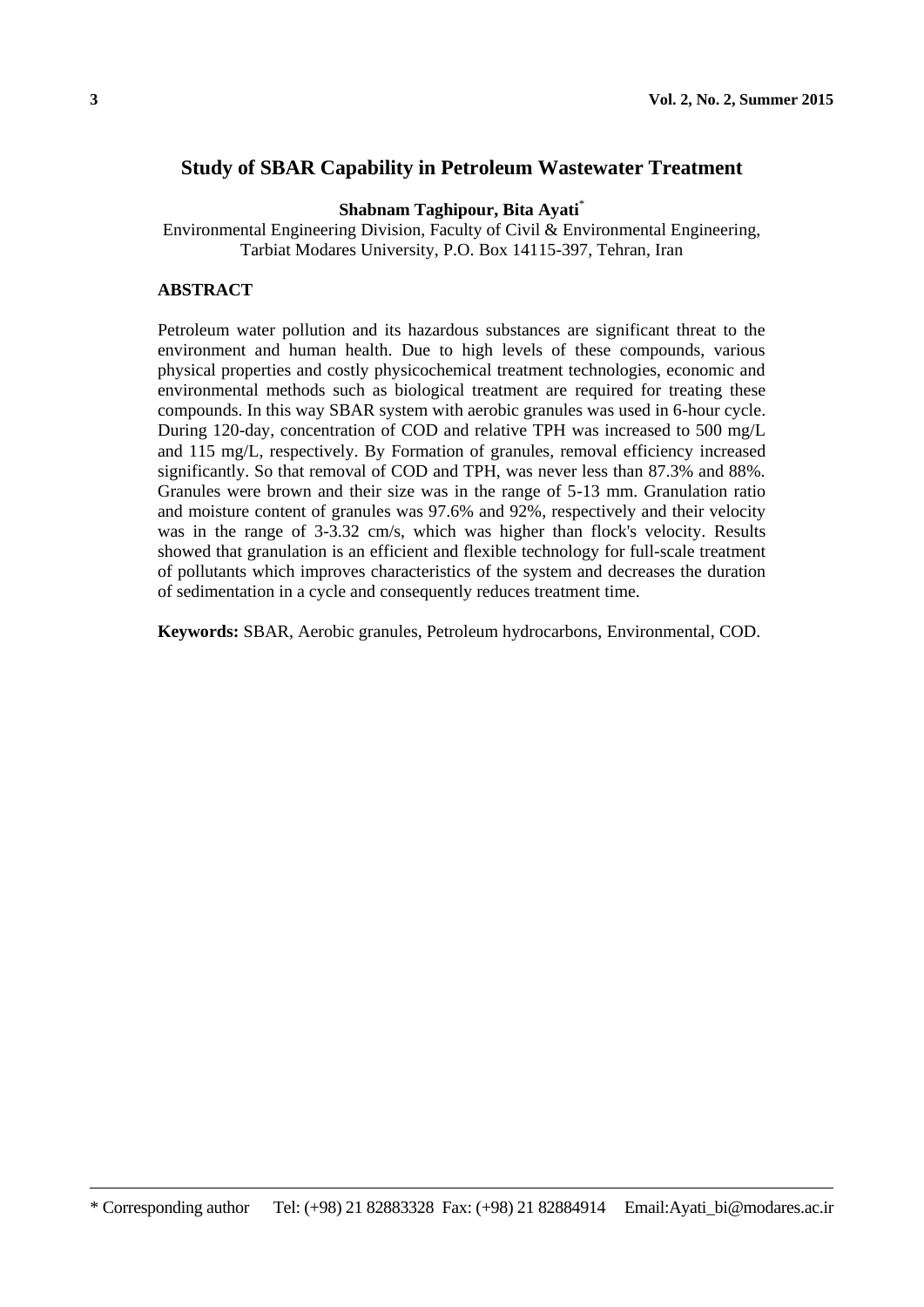# **Analysis of Social and Cultural Implications of the Wastewaters Recycling Based on Fuzzy Logic**

### **Fattaneh hajilou1\* , Vahid Ghassemi<sup>2</sup> , Seyyed Ali Hashemianfar<sup>2</sup>**

1. Social Science Research Center, University of Tabriz, P.O. Box: 51666-16471, Tabriz, Iran 2. Social Science Department, Literature and Human Science Faculty, University of Isfahan, P.O. Box: 81746-73441, Isfahan, Iran

#### **ABSTRACT**

 $\overline{\phantom{a}}$ 

Recycling and reuse of wastewaters are of the new policies that provide water resources to respond to the need of the growing population. In many societies, social acceptability of these processes has an important role in the success of the reuse from refined wastewater, because the final product of this process is in direct relation with the consumer. Therefore, social and cultural implications of wastewater treatment should be investigated and the effects of public and private policies and practices on human communities must be analyzed. This paper is based on findings of a research project by fuzzy inference methods to determine the affecting factors on social acceptability of the use of recovery waste waters from urban, industrial and agricultural water consumptions. The results show social acceptability of the project won't be very high (fuzzy number 5) in case that the water from recycling will be consumed in urban uses, but for industrial uses or agricultural purposes, it is possible to achieve high social acceptance. Ignoring social variables affecting the system and low social acceptance could make social crisis, mass protests or social resistance against new resources.

**Keywords:** Recycling of Wastewaters, Fuzzy Analysis, Social Acceptance, Social Acceptability, Social Implications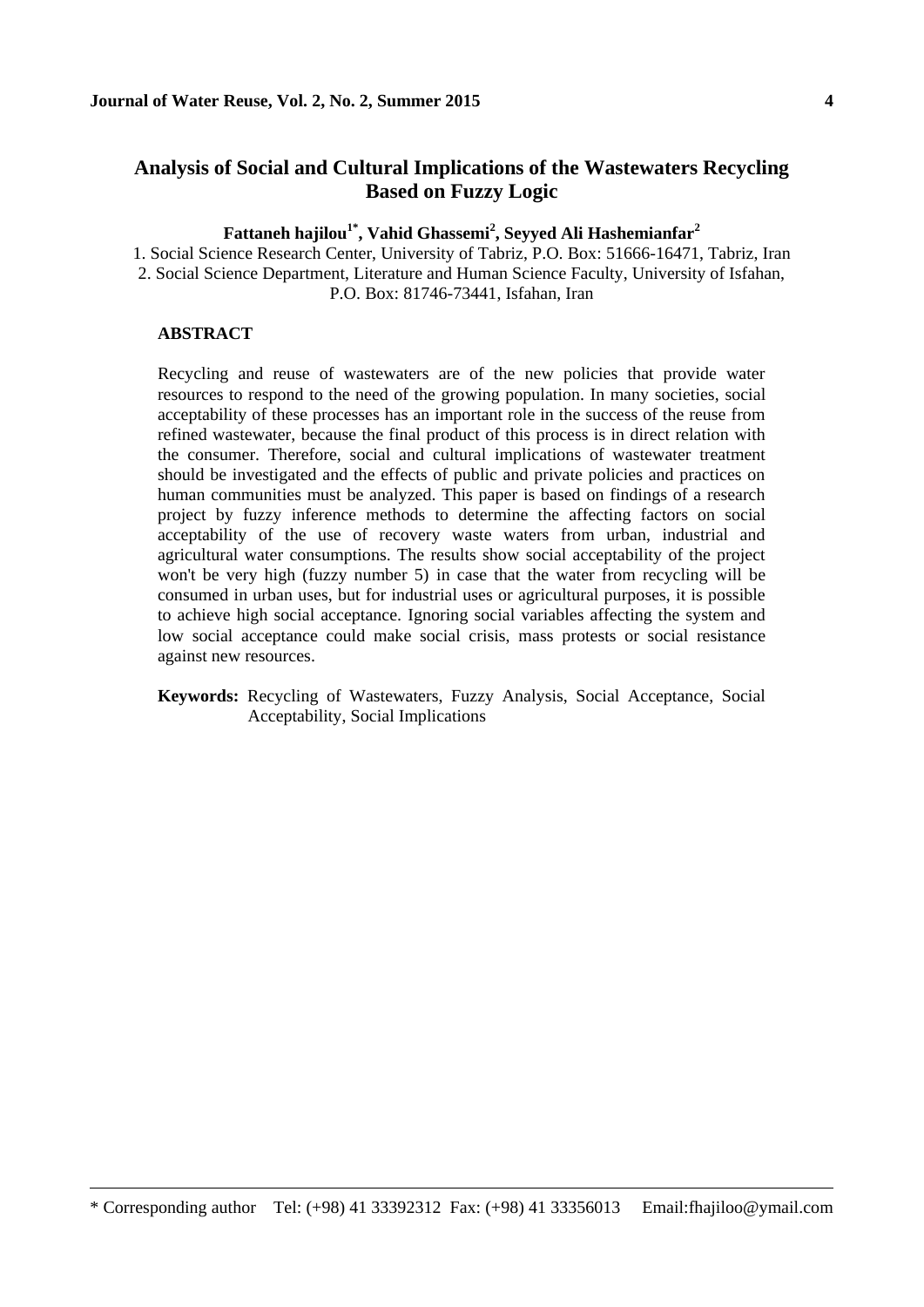# **The Study of Soil Characteristics Irrigated by Unconventional in Surface and Deep Layer**

**Mina Arast<sup>1</sup> , Gholam Reza Zehtabian<sup>2</sup> , Mohammad Jafari<sup>2</sup> , Hasan Khosravi2\***

1. Department of Geography and Eco-Tourism, Faculty of Natural Resources and Earth Sciences, University of Kashan, P.O.Box 87317-53153, Kashan, Iran

2. Department of Arid and Mountainous Regions Reclamation, Faculty of Natural Resources, University of Tehran, P.O.Box 31585-4314, Tehran, Iran

### **ABSTRACT**

Management of unconventional water management in agricultural lands reduces environmental risks and increases its productivity. The purpose of this study was evaluating and comparing the effect of wastewater, saltwater and brackish water on some soil physical and chemical properties. for this purpose, five study sites including control area, irrigation with saltwater, brackish water wastewater and consolidated irrigation of waste water and saltwater were selected. In each site 5 profiles were drilled based on area. The soil samples were taken from both layers of (0-30) and (30- 60) centimeter. The results showed that using wastewater has increased soil properties such as organic matter and bulk density rather than the other treatments but there was no change in soil texture. There was no significant change in acidity between treatments. The electrical conductivity of saline water showed enormous difference between two depths in this treatment which represents the decreased trend of electrical conductivity from surface to depth. But this trend was stable in brackish water and wastewater treatment. Variance analysis of samples with 99% probability showed that irrigation with wastewater leads to an increase in dissolved Lime and chlorine in the soil, which is in contrast with irrigation with brackish and salty water samples.

**Keywords:** Water Crisis, Saline Water, Brackish Water, Wastewater, Physical and Chemical Properties of Soil, Qom Plain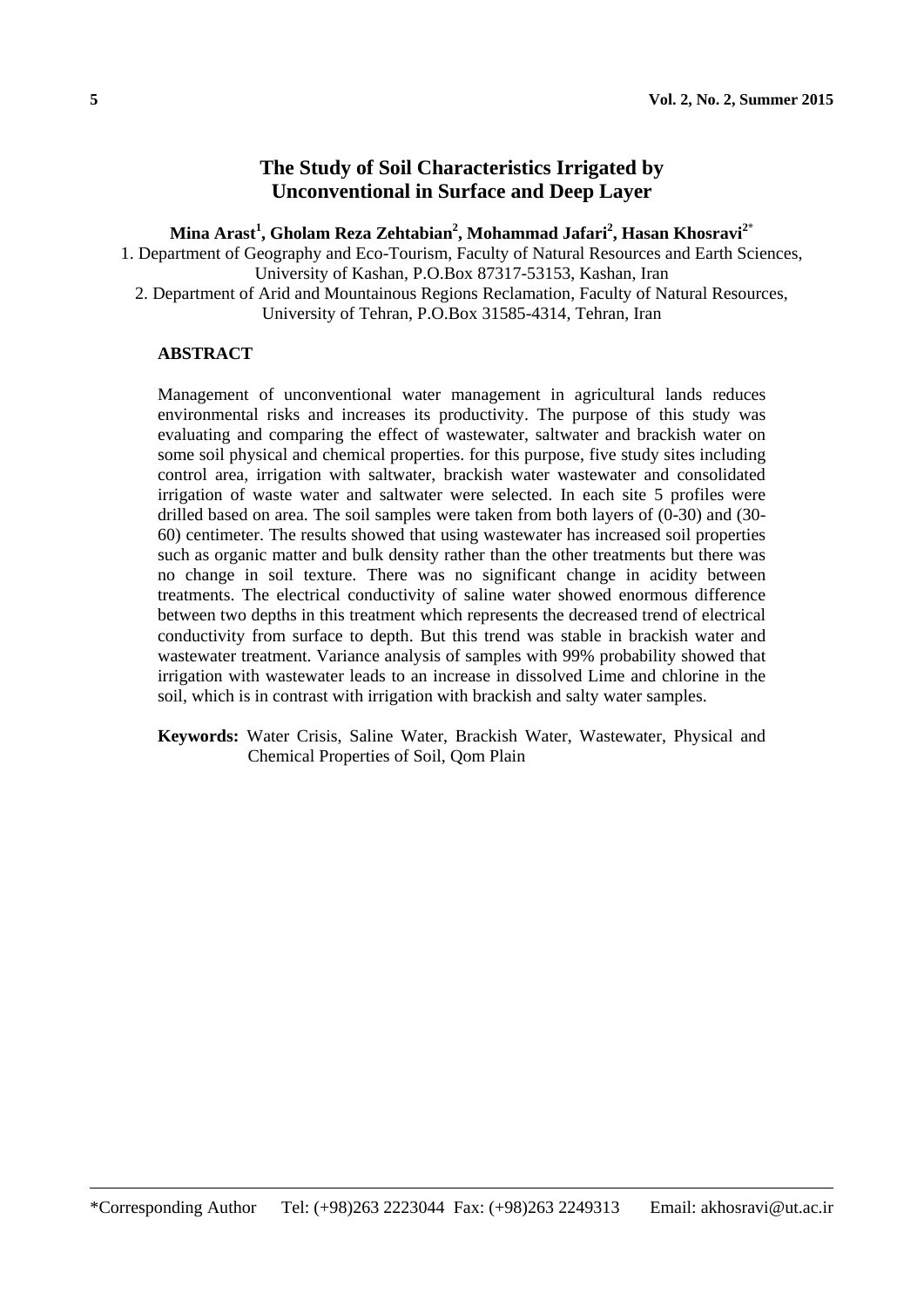# **Bioenergy Production from Sweet Sorghum Irrigated with Wastewater in Laboratory and Pilot Scales**

#### **Abas Almodares\***

Department of Biology, Faculty of Sciences, University of Isfahan, P.O.Box: 81846-73441,Isfahan, Iran

#### **ABSTRACT**

 $\overline{\phantom{a}}$ 

Sweet sorghum that is adapted to the country hot and dry climatic condition, was selected as a raw material for biofuel and biogas production. Bioethanol is produced from sweet sorghum stalks and grains and biogas is produced from its byproducts. The purpose of this study was to plant sweet sorghum irrigated with different qualities of water in order to produce biofuels. This experiment was conducted at the East wastewater treatment plant of Isfahan water and waste water company in 1992. The results showed maximum biomass (87 t/ha) was produced in treatments irrigated with raw and waste water and minimum biomass (66 t/ha) was produced with agricultural water. Although total coliform in raw and waster was  $1.2 \times 10^8$  and  $1.9 \times 10^4$ , respectively but it was less than  $1 \times 10^2$  in sweet sorghum leaves, stems and grains. 6372 L of bioethanol was produced from 1 ha of sweet sorghum. From its byproducts, 15435 cubic meter of CNG was produced which can be used in gas vehicles. In addition 43218 kWh electricity, 36994 mega calorie heat, and 16t of organic fertilizer were produced. Electricity could be sold to national grid electricity and heat could be used in bioethanol plants and the organic fertilizer could be used in agriculture.

**Keywords:** Wastewater, Bioenergy, Sweet sorghum, Bioethanol, Biofuel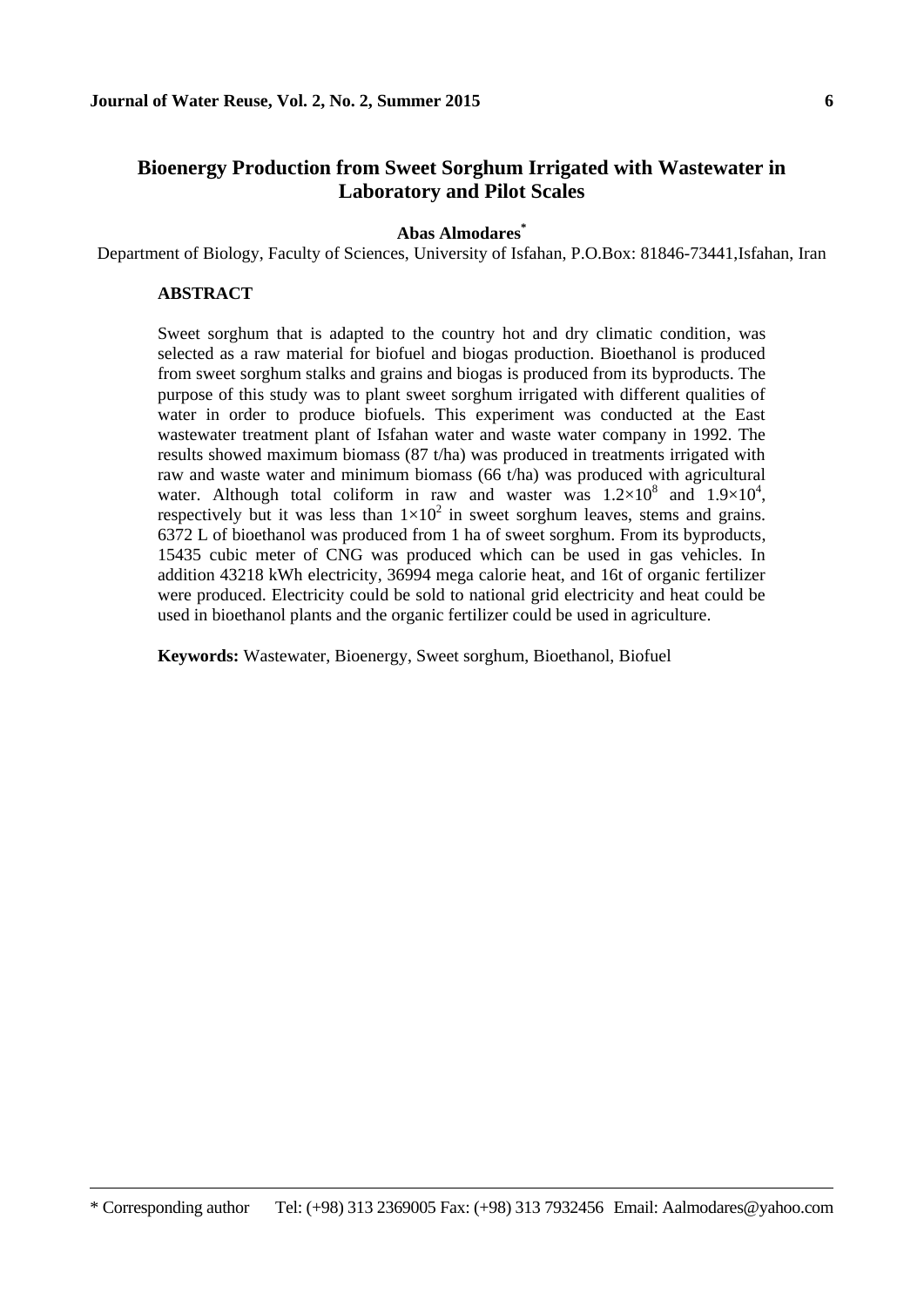# **Statistical Modeling and Process Optimization of Industrial Wastewater Treatment of Mobarekeh Steel Complex Using Response Surface Methodology**

**Masoud Taheriyoun1\* , Alireza Memaripour<sup>2</sup> , Ali Torabian<sup>3</sup>**

1. Department of Civil Engineering, Isfahan University of Technology, P.O.Box: 84156-83111, Isfahan, Iran 2. Department of Civil Engineering, Faculty of Engineering, Kharazmi University, P.O.Box: 15719-14911, Tehran, Iran 3. Department of Environmental Engineering, Faculty of Environment, University of Tehran, P.O. Box 11155-4563, Tehran, Iran

#### **ABSTRACT**

In this study, modeling and optimization of coagulation and flocculation processes in COD removal of galvanized wastewater treatment plant of Mobarakeh Steel Complex (MSC) were studied. Experiments of this study were designed using response surface method which is one of the most efficient methods in experimental design. The variables assessed in this study, are four factors including pH, input turbidity, coagulant and coagulant aid concentrations that each of them has been studied in five levels. In the modeling stage, by developing a second order regression model, predicting COD percentage removal at different values of assessed variables becomes possible without experiment. In the optimization phase, the optimal values of variables, with the goal of maximizing COD removal and minimizing material consumption, indicates the use of 350 mg/L ferric chloride as coagulant,  $0.14 \text{ mg/L}$ polyelectrolyte as coagulant aid in pH of 11 and input turbidity of 79 NTU.

**Keywords**: Coagulation-flocculation, COD, Optimization, Galvanized Wastewater, Response Surface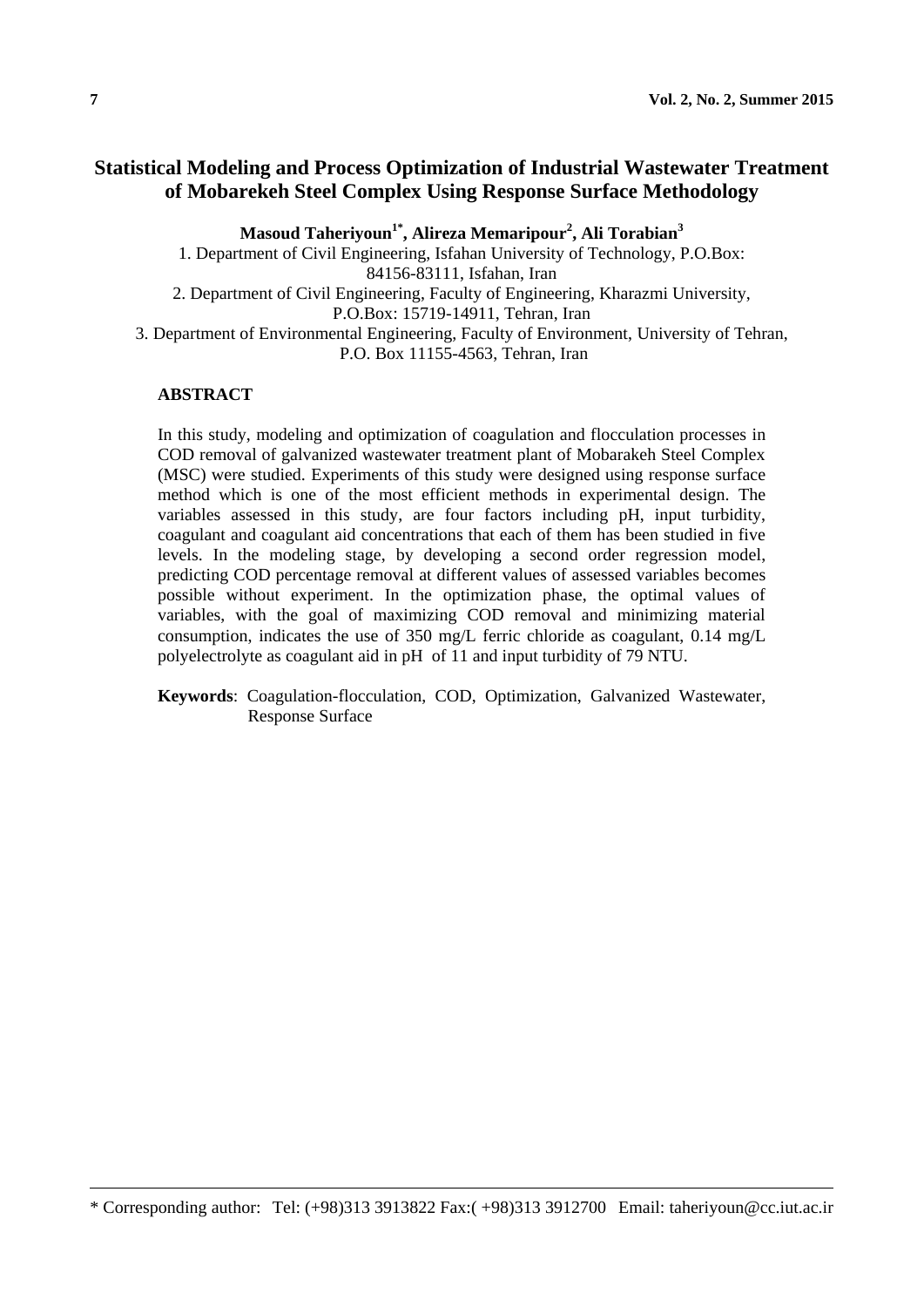## **Investigation of Operating Parameters on Wastewater Treatment Using Sequencing Batch Reactor**

**Seyed Mohammad Ali Masoudi<sup>1</sup> , Javad Sargolzaei1\*, Abolfazl Darrodi<sup>2</sup>**

1. School of Chemical Engineering, College of Engineering, Ferdowsi University of Mashhad, P.O. Box 91779-48944 , Mashhad, Iran

2. School of Chemistry, Samen-Alhojaj Faculty of Mashhad, Technical and Vocational University, P. O. Box 91864-59433, Mashhad, Iran

### **ABSTRACT**

 $\overline{\phantom{a}}$ 

Due to the population growth and human activities in the agricultural and industrial fields, healthy and sanitary water has become scarce. Due to its high contamination load, environmental harms and water discharge standards, starch producing industry is regarded as one of the industries polluting water sources which its treatment and recovery remains important. In the present study, after fabrication of sequencing batch reactor (SBR), the effects of temperature, respiration depth, difference between sludge acclimation to organic matter (starch) and organic loading rate on reactor efficiency have been investigated. The experiments were designed using Design Expert Software and carried out in reactors named  $SBR<sub>1</sub>$  and  $SBR<sub>2</sub>$  which were acclimatized with 500 mg/l and 1500 mg/l organic substrates, respectively. Chemical oxygen demand (COD) removal percentage was measured as process response. According to the results, the experimental responses were in agreement with predicted models. In 25℃, the removal performance was high and it was 85.6% in average. In comparison with  $SBR<sub>1</sub>$ , the average COD removal efficiency was 12% higher in  $SBR<sub>2</sub>$ . The reactors performances in deep respiration were higher than middle and surface respiration. In optimal conditions, the COD removal efficiency was as high as 96.36%. Consequently, it is safe to note that sequencing batch reactor is an appropriate option for treating "starch-containing wastewater".

**Keywords:** Sequencing batch reactor, Wastewater treatment, Analysis of variance, Response surface methodology, Starch

<sup>\*</sup> Corresponding author Tel: ( +98) 51 38763300 Fax: (+98 )51 38763301 Email:Sargolzaei@um.ac.ir